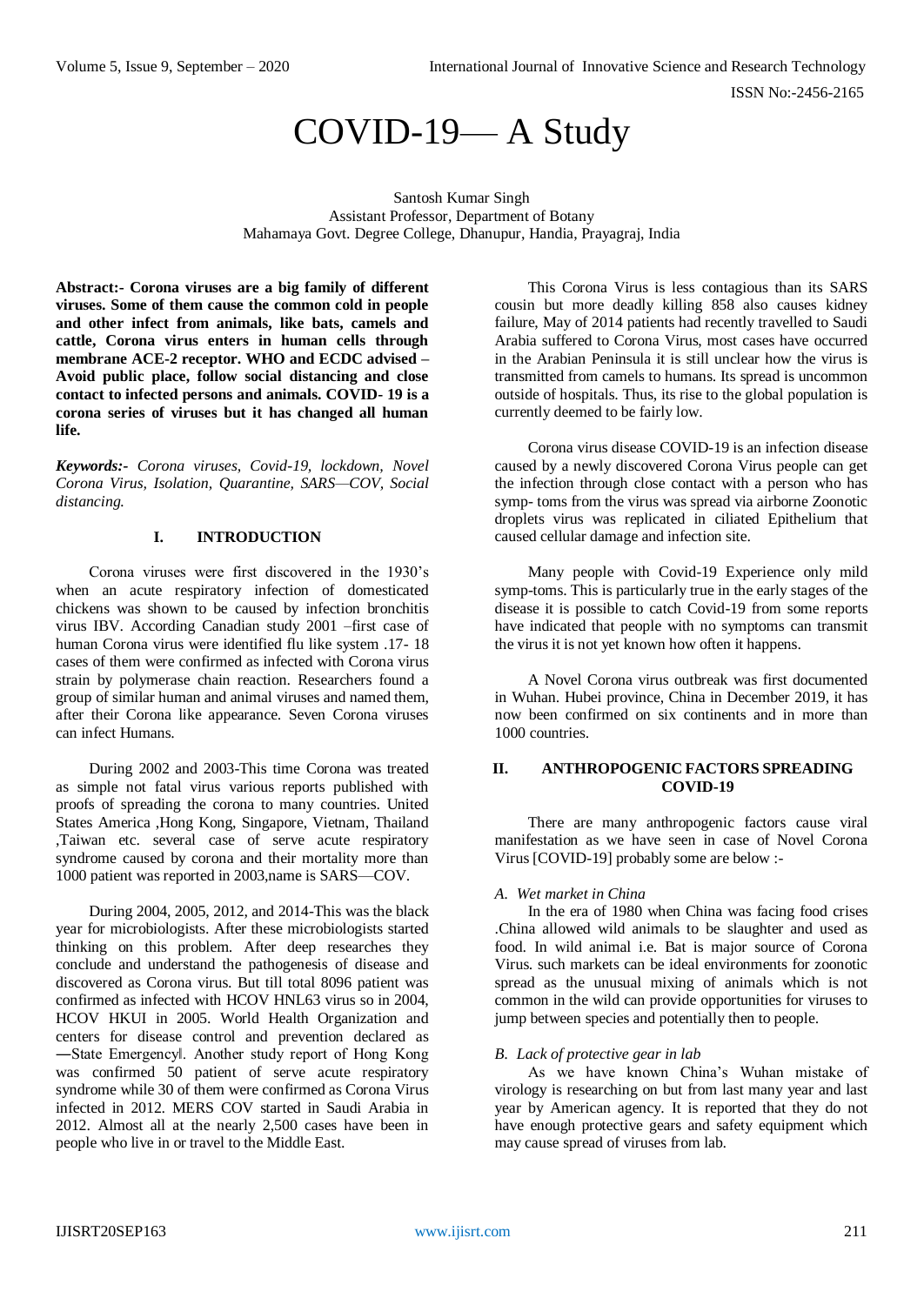#### ISSN No:-2456-2165

#### **III. COVID-19 CONFIRMED CASES REPORT COUNTRY WISE**

According to world Health organization-

On 31 December 2019 China, East Asia was most populated Country in world. Till 3 January 2020 a total 44 covid cases were detected. Chinese research authorities were announced that they were isolated new virus from sea food market in Wuhan city named as: - Covid-n COV on 7th January 2020.

Ministry of public health Thailand was reported on 13 January, 2020, 01 patient imported from Wuhan, China.0n 20 Jan 2020 the ministry of health welfare Japan was reported first case imported from Wuhan China. National IHR focal point from the Korea was reported first case 2019-n COV in Korea, on 23 January 2020.

On 23 January 2020 United states of America were confirmed first case of 2019-n COV. Vietnam has reported first case of COVID-19 with not travel history from China, while his family member was the China traveler. So it's the first incidence of human to human transmission of Corona Virus on 24th January 2020. the government of Singapore was confirm first case Covid-19 25th January 2020.Australia government Nepal and France were confirmed first case of Covid-19 and other countries also were detected and reported the cases of COVID-19 this is-

- Malaysia- on 26thJanuary 2020.
- Canada on 27thJanuary 2020.
- Cambodia, Germany, Sri Lanka on 28th January 2020.
- United Arab Emirates on 29th January 2020.
- $\triangleright$  India, Finland, Philippines on 30th January 2020.
- Italy on 31st January 2020.
- Russia, Spain, Sweden, United Kingdom on 1st February 2020.
- $\triangleright$  Belgium on 5 February 2020.
- Japan on 6 February 2020.
- $\triangleright$  Egypt on 15 February 2020.

So we see as the outbreak of Corona Virus disease Covid-19 in China Hubei province continues and new cases of the disease increase globally and different date and month. Pre-sent situation is covid pandemic very horrible.

#### *A. Countries*

Reported Confirm Covid-19 Cases and Deaths Date as of-8th may 2020.

| Serial          | Country       | <b>Total Cases</b> | Deaths |
|-----------------|---------------|--------------------|--------|
| $\mathbf{1}$    | U.S.A.        | 1292996            | 76948  |
| $\overline{2}$  | Spain         | 260117             | 26299  |
| $\overline{3}$  | Italy         | 215858             | 29958  |
| $\overline{4}$  | U.K.          | 206715             | 39615  |
| $\overline{5}$  | Russia        | 187859             | 1723   |
| 6               | Germany       | 169430             | 7392   |
| $\overline{7}$  | France        | 174791             | 25987  |
| $\overline{8}$  | <b>Brazil</b> | 136519             | 9265   |
| $\overline{9}$  | Turkey        | 133721             | 3641   |
| 10              | Iran          | 104691             | 6541   |
| $\overline{11}$ | India         | 56516              | 1895   |
| 12              | China         | 82886              | 4633   |
| 13              | Canada        | 64922              | 4408   |
| 14              | Belgium       | 52011              | 8521   |
| $\overline{15}$ | Netherland    | 42093              | 5359   |
| 16              | Saudi Arabia  | 35432              | 229    |
| 17              | Ecuador       | 30298              | 1654   |
| $\overline{18}$ | Switzerland   | 30207              | 1810   |
| 19              | Mexico        | 29616              | 2961   |
| $20\,$          | Portugal      | 27268              | 1114   |

Table 1

So in this way Total Cases 3946023 and Total Deaths 271663 are in the World.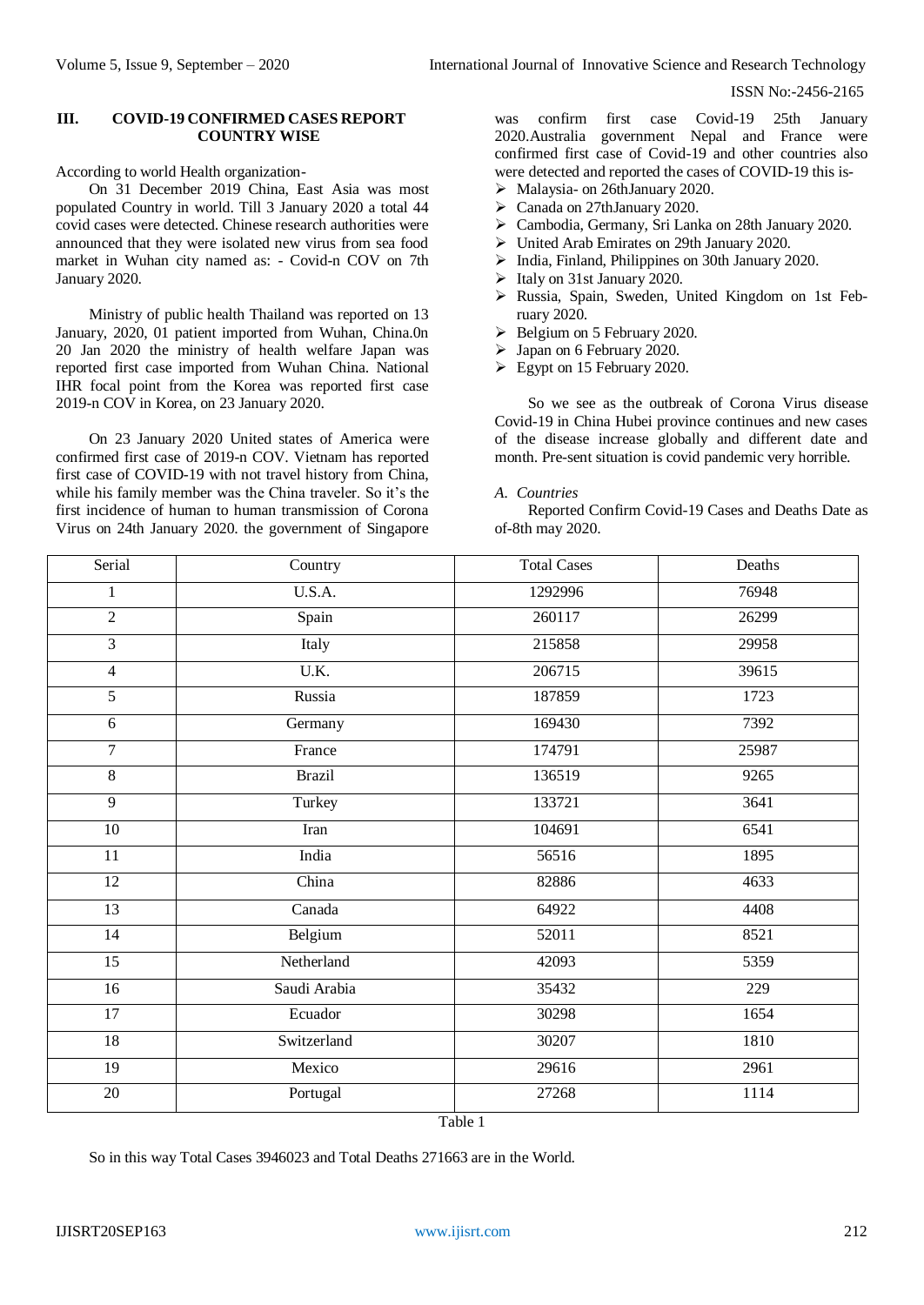ISSN No:-2456-2165

## **IV. PREVENTION, PROTECTION AND VACCINATION OF COVID-19**

Awareness is the only protection from Covid-19. Protect yourself and others around you by knowing the facts and taking appropriate precautions. So full advice provided by your local public health agency. Indian Government describes the prevention and protection instruction for people.

- $\triangleright$  Stay home
- $\triangleright$  Stay lives is a compaign
- $\triangleright$  Keep safe distance
- $\triangleright$  Wash hands every twenty minutes
- $\triangleright$  Cover your cough
- $\triangleright$  Sick? Call the help line
- $\triangleright$  Advice on the use of masks
- $\triangleright$  Awerness of the use of personal protective equipment [PPE] for suspected
- $\triangleright$  /confirmed covid-19 cases.
- $\triangleright$  Proper disposal of the used mask.
- Clean your hands often, use soap and water or an alcohol based hand rub
- $\triangleright$  Maintain a social distance from everyone who is coughing or sneezing.
- > Don't touch your eyes, nose or mouth.
- Water, Sanitation, Hygiene and Waste management for covid-19.
- $\triangleright$  Quick decision has been taken by the government for the protection of human life. Government adopted these strate-gies-
- $\triangleright$  Closing borders (air, sea and land) using war time rhetoric to rally their populations.
- $\triangleright$  International Cooperation is vital to enabling mass testing and treatment.
- $\triangleright$  Covid-19 exit strategy would be safest with an effec-tive vaccine.
- $\triangleright$  There's only one option for a global corona virus exit strategy- is lockdown.

## **V. WHAT IS LOCKDOWN?**

A lockdown is a prison protocol that usually prevents people or information from leaving an area. A full lockdown usually means that people must stay where they are and may not enter or exit a building or rooms within said building. If people are in a hallway. They should go to the nearest safe enclosed room.

During the 2019-2020 covid 19 pandemic the term lock down was used for actions a related to mass quarantines. By early April 2020, 3.9 billion people worldwide were under some form of lock down; more then half the world's population.

Lock down is the part of solution and we urge you to comply with orders;-

For your own good and for the health of your family and community

- > 1st Phase lock down- during 24 March to 14 April 2020 complete lock down in India.
- $\geq$  2nd Phase lock down- during 15 April to 3 may 2020 government decided three zone all across the country in India. Red zone, Orange zone, green zone.
- > 3rd Phase lockdown- starts from 4 May to 17 May. Till May 3 had identified 170 hotspot districts, 207 non hotspots districts reporting cases and 359 green zone district not reporting only cases across the country as of Wednesday green zone .

The new guide lines would help the control and State gov-ernment in allowing some economic activities is selected areas.

Some another practices, prevention and protection: - COVID-19 are;

- **Isolation:** If you have minor symptoms, such as a slight cough or a mild fever. There is generally no need to seek medical care, stay home, self isolate and monitor your symptoms. Follow national guidance on self isolation.
- **Quarantine:** Quarantine means restricting actives or separating people who are not ill themselves but may have been exposed to COVID-19.the goal is to prevent spread of the disease at the time when people just develop symptoms.
- Social distancing: Indian government policies avoid gatherings such melas, hats, gathering in religious places, social function etc. maintain a safe distance of at least one metre between you and others people when in public places.
- **Search vaccination:** The vaccine task force VTF set up by Prime Ministers office for focused research on coronavirous has allowed research institution and laboratories to use patient samples research and development.

There are many CSIR and DBT institution research laborato-ries all over the country helping in the health sector by exten-sive RTPC tests. New startup companies are preparing in expensive and excellent medical equipment's to protect from COVID-19.

In order to produce large quantities of suits used to protect against corona virus, an alternative to the unavailability of sceme sealing tape was the use of cylinder glue used for sub-marine equipments to ensure the safety of frontline health workers can be done.

The indigenous oxygen concentratior machine is being developed in collaboration with CSIR which can save the life of patients. Lifesaving medicines required for treatment of COVID-19 are being prepared in with collaboration with CSIR.